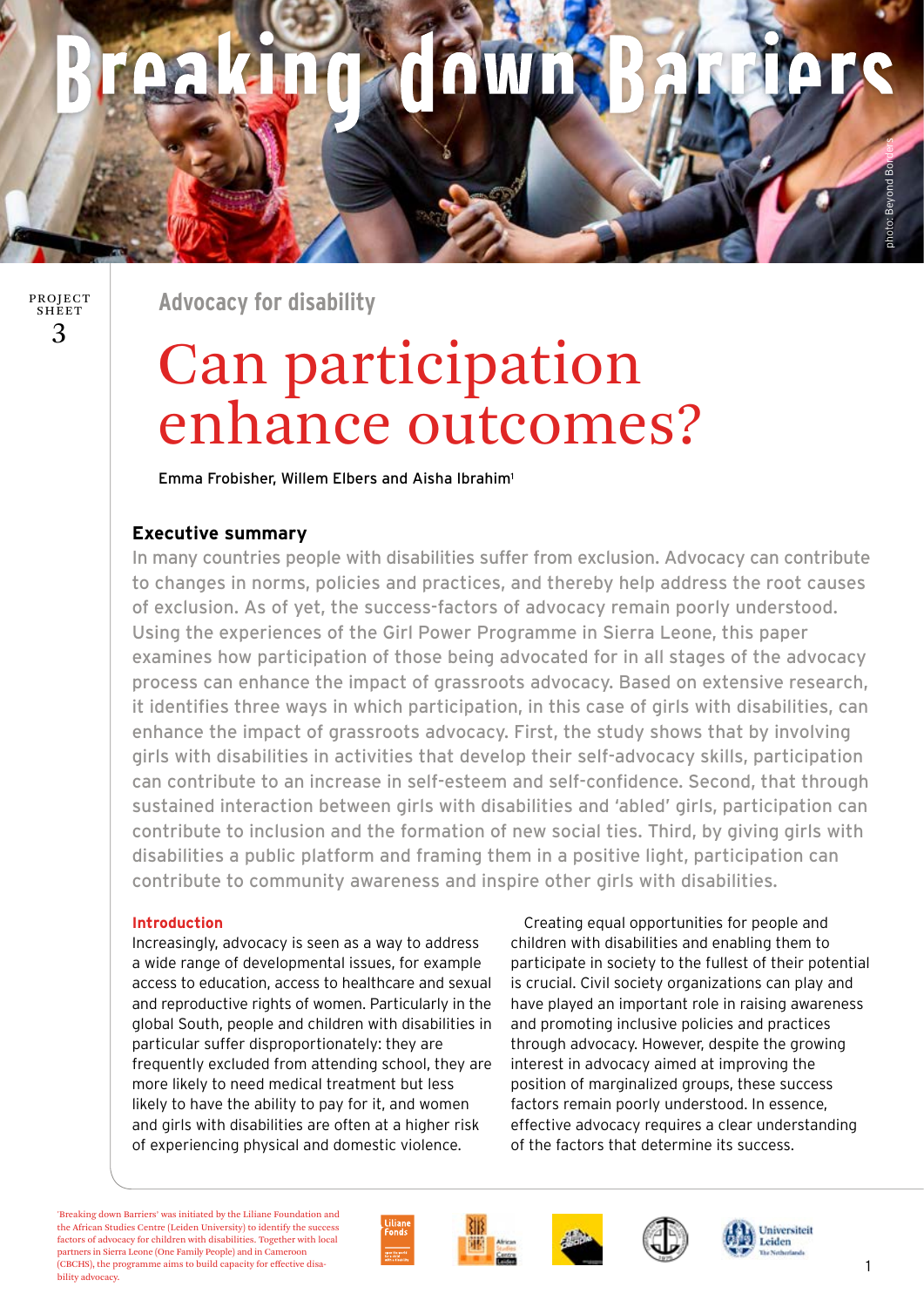Based on an in-depth case study of a grassroots advocacy programme in Sierra Leone, this paper examines the role of participation in grassroots advocacy. In particular it seeks to clarify whether and how participation can enhance the outcomes of advocacy work.

#### **The case study**

Like most countries in Sub-Saharan Africa, Sierra Leone has patriarchal cultural roots that dominate both the private and public sphere. Significant gender inequalities exist in society due to entrenched discriminatory socio-cultural norms and values. Girls and young women have higher rates of illiteracy and fewer economic and decision-making opportunities. In remote areas, women tend to marry at a very young age and sexual violence is widespread. Girls with disabilities suffer from these problems to a disproportionate extent and face a triple discrimination on the basis of their age, gender and impairment.

The Girl Power Programme (GPP – The Girl Power Programme was implemented by OFP in close collaboration with Dutch based NGO International Child Development Initiatives – www.icdi.nl) was a grassroots gender advocacy programme that ran between 2011 and 2015 seeking to change societal norms and governmental policies and practices related to sexual violence against girls and their lack of educational opportunities. The programme's core strategy consisted of mobilizing girls and enabling them to advocate for themselves.

Although the GPP was designed for the rights of girls in general, One Family People (OFP), a local NGO implementing the GPP, and at the same time partner of the Liliane Foundation in Sierra Leone, made a particular effort to ensure that girls with disabilities participated in the programme activities. They encouraged these girls to participate in the community self-help groups alongside other 'abled' girls, to attend the programme's performances and demonstrations, and to speak out as project ambassadors at events in front of power holders and the community and to raise awareness of the problems of sexual abuse against girls, including girls with disabilities. OFP implemented the GPP in a total 13 communities in the Western Area and Moyamba Districts.

The study identified three major ways in which the participation of girls with disabilities in community advocacy activities enhanced the outcomes achieved by the GPP.

#### **Increased self-esteem and self-confidence**

A number of studies have found that people with disabilities in Sierra Leone have internalised negative stereotypes about themselves, causing them to

distance themselves from social situations believing they are not worthy of joining in. Such sentiments were echoed by the girls with disabilities participating in the study. A girl explained that "before I knew this organisation (One Family People), I was ashamed. I thought when I talked, people would never even consider me".

In the GPP, the staff of One Family People repeatedly emphasised that all girls are capable of achieving their goals, and that 'disability is not inability', a motto they frequently repeated to boost the girls' morale. By explicitly ensuring the participation of girls with disabilities, who are usually left out of social activities, the GPP enabled these girls to learn new skills and strengthen their capacity as vocal and confident young women. Through repeatedly speaking out on issues of sexual violence and early marriage in the GPP, girls with disabilities learned to speak out and articulate their frustrations.

After having internalised negative perceptions about themselves for so long, their experiences in the GPP have helped girls with disabilities to become more confident and dignified. They have come to recognise their potential to contribute to their social world and see themselves in a more positive way. Overall, the girls are now more capacitated to speak up for themselves when people discriminate against them. For example, one girl explained that "before Girl Power, I would just keep my head looking down. But now if someone discriminates against me, I use this as an opportunity to defend myself and educate them".

#### **Inclusion and new social ties**

Inquiries about what the girls found most challenging about living with a disability invariably produced the response that it is other people's attitudes. As with most people, these girls value social interaction, acceptance and a psychological sense of connection to others. Their daily reality, however, is one of discrimination and exclusion. A girl explained that "the society makes you feel like you are a disabled. There is something like this barrier between us and them. They don't recognise us, they think we are useless". Much of the discrimination that surrounds girls with disabilities is borne out of fear and ignorance.

The GPP brought girls with disabilities into a position where they frequently interacted with 'abled' girls, something which rarely happened before. As girls with disabilities participated in the activities alongside abled girls, the latter could experience for themselves that girls with disabilities are not all that different. They are in fact just girls who by chance happen to have a disability. By creating recurring events in which 'abled' girls and girls with disabilities interacted, the GPP diminished girls with disabilities' sense of social exclusion and segregation from other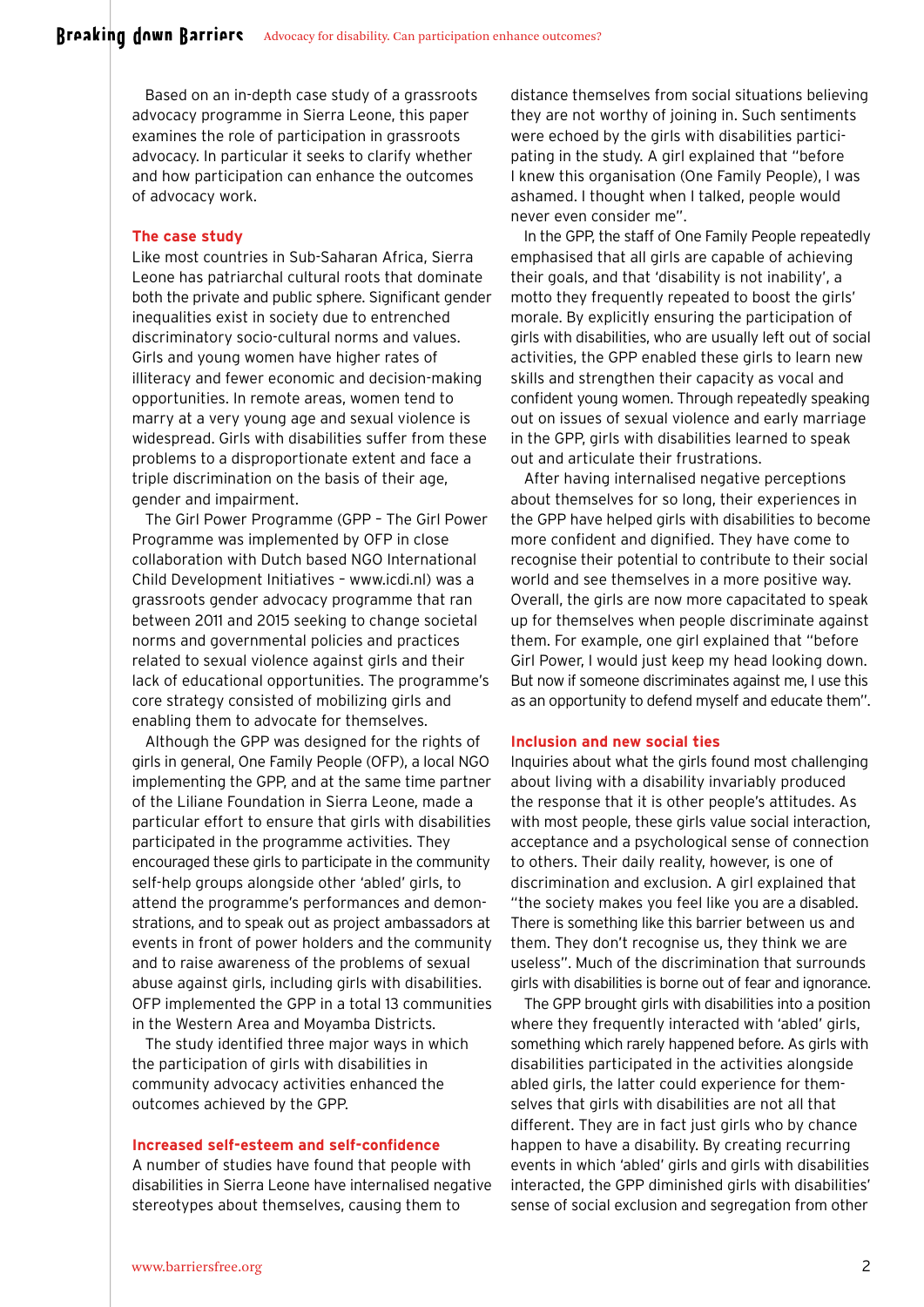

One Family People staff doing baseline surveys.



Advocacy by music: in their songs The Walpoleans plead for an inclusive society in which everyone can participate.



Women in the lead, defending children with disabilities' right to education.

young people. Moreover, it contributed to the feeling that they are seen as individuals and less as 'the disabled'. Finally, friendships have been formed where previously they would not have

existed. Having been deprived of these things for so long, the new social relationships have brought improvements to the girls' psychological wellbeing.